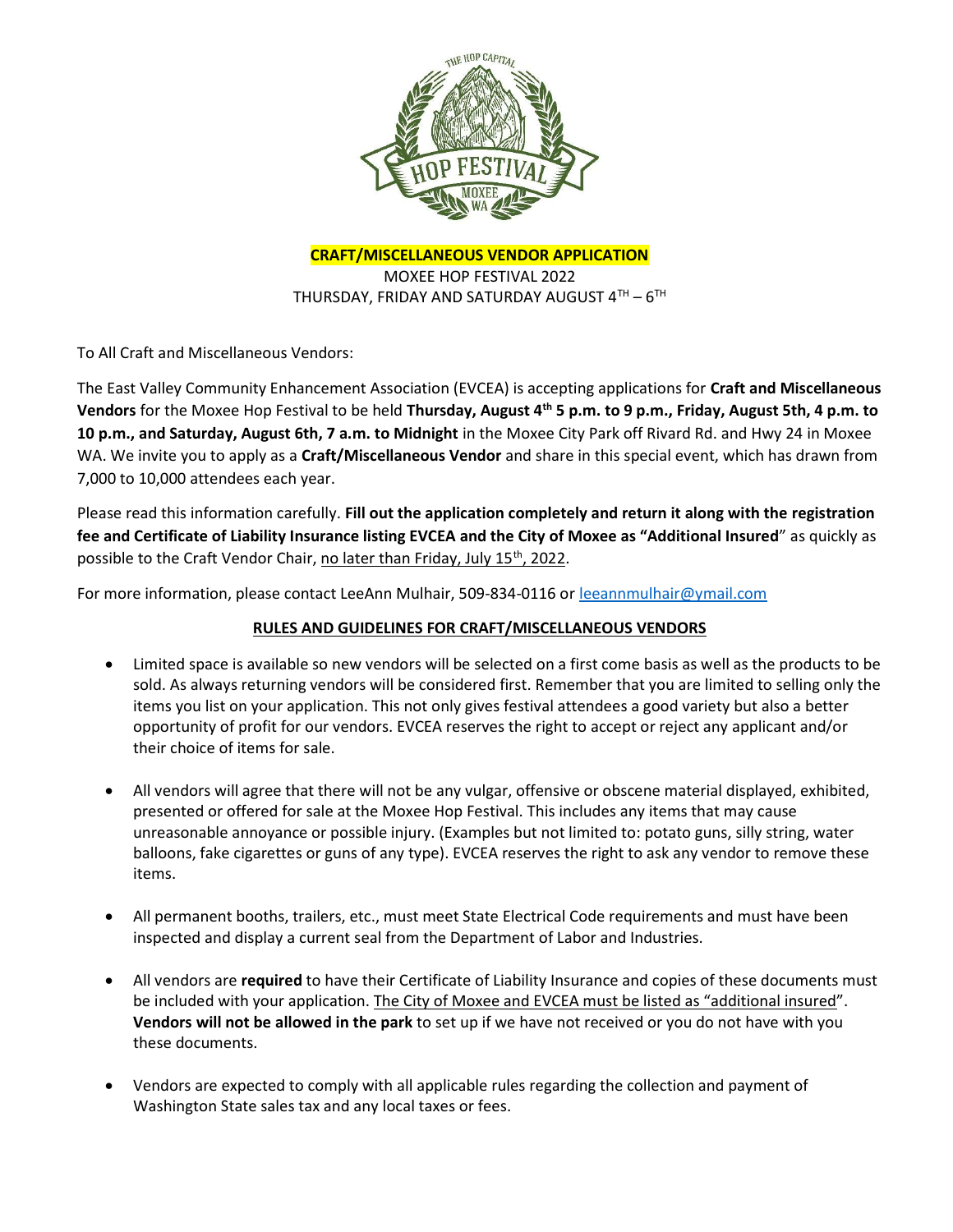- Booths must be fully set-up no later than 2:00 p.m. and all personal vehicles must be out of the park and the Cul-de-Sac by 2:30 p.m. on Thursday, August  $4<sup>th</sup>$ , 2:30 p.m. on Friday, August  $5<sup>th</sup>$  and 10 a.m. on Saturday, August 7th.
- No personal vehicles, only emergency vehicles, are allowed in the park during open hours, in accordance with the Moxee Law Enforcement. You may close your booth at any time but you may not bring in your personal vehicles to load until the park closes. In case of an emergency please contact any of the emergency or police personnel or any EVCEA Members. There are no exceptions to this rule!
- Any non-food vendor will be restricted to providing only one prepackaged food or drink item and will not price that item less than the food vendors' prices.
- For your convenience, bags of ice will be available in the park all three (3) days and may be purchased at the Vendor Check-In Booth.
- After careful consideration, the Hop Festival Site Plan Manager will assign each vendor a space/location.

To apply fill out the online application form completely and return it with the registration fee, 2 copies of your Certificate of Liability Insurance with the City of Moxee and EVCEA listed as "Additional Insured" and a complete listing of your items for sale and prices, by Friday, July  $15<sup>th</sup>$ , 2022.

### The EVCEA committee will also be cognizant of adhering to our local applicable COVID-19 health guidelines.

No percentage of sales will be taken.

# NON-REFUNDABLE \$25 DEPOSIT MUST BE SUBMITTED TO RESERVE SPACE Full registration fee \$75.00 for first space \$50.00 for each additional space Late Registration fee \$100.00 after Friday, July 15<sup>th</sup>, 2022 FULL BOOTH PAYMENT MUST BE PAID ON-SITE, UPON CHECK IN

If for some reason you are not accepted at the Moxee Hop Festival, your fees will be refunded. Craft Vendor Chair LeeAnn Mulhair P.O. BOX 534 Moxee WA 98936 Questions? Please contact LeeAnn Mulhair at 509-834-0116 or leeannmulhair@ymail.com

## WE HAVE FOUND REASONABLE LIABILITY INSURANCE FOR THE CRAFT/MISCELLANEOUS VENDORS This is the additional insurance with the CITY OF MOXEE AND THE EVCEA to be listed as additional insureds.

Please contact: AMERICAN FAMILY INSURANCE LUISA MUNOZ AT 509-367-8383 Lmunoz1@amfam.com